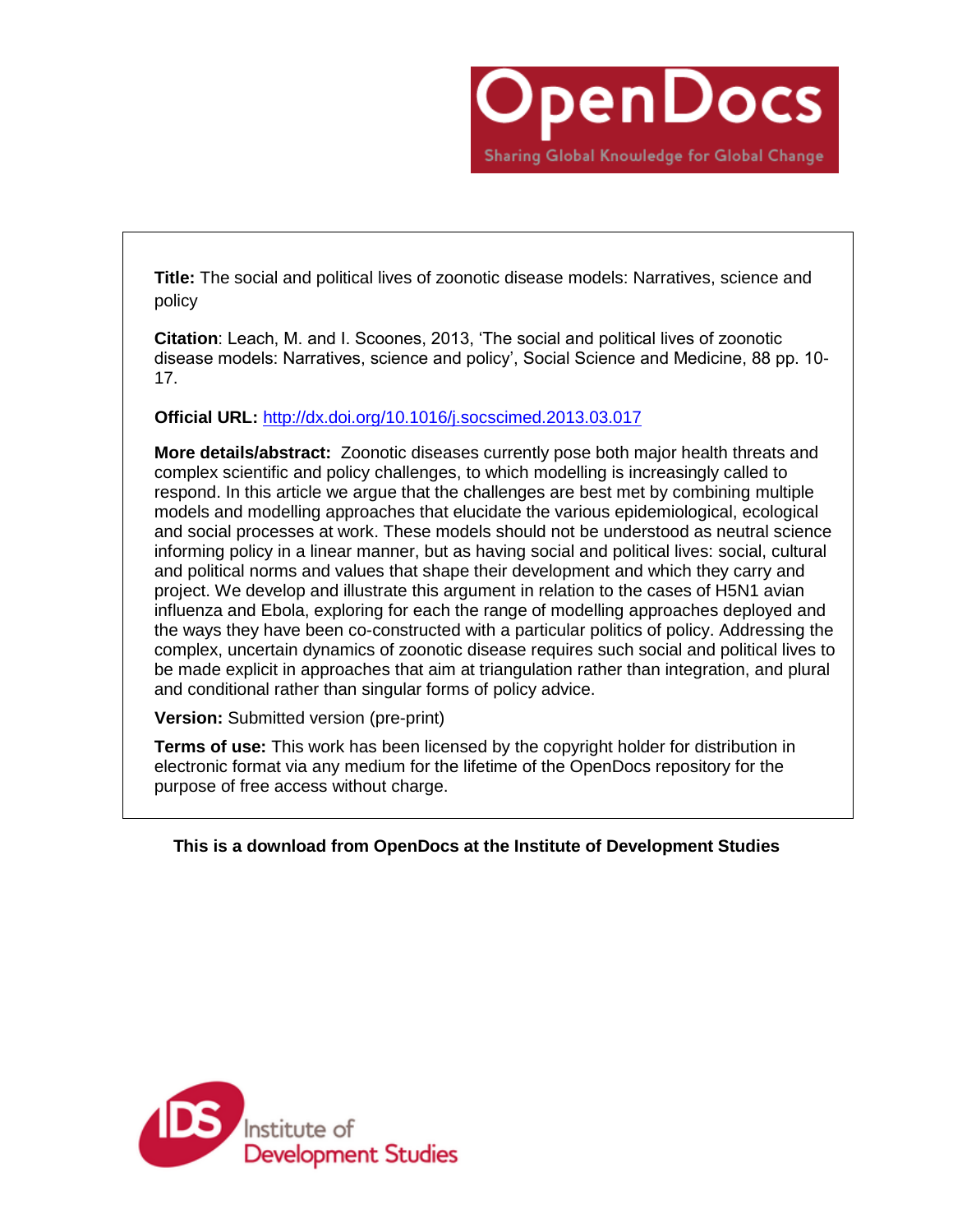# **The social and political lives of zoonotic disease models: Narratives, science and policy**

### **Melissa Leach and Ian Scoones**

Zoonotic diseases currently pose both major health threats and complex scientific and policy challenges, to which modelling is increasingly called to respond. In this article we argue that the challenges are best met by combining multiple models and modelling approaches that elucidate the various epidemiological, ecological and social processes at work. These models should not be understood as neutral science informing policy in a linear manner, but as having social and political lives: social, cultural and political norms and values that shape their development and which they carry and project. We develop and illustrate this argument in relation to the cases of H5N1 avian influenza and Ebola, exploring for each the range of modelling approaches deployed and the ways they have been co-constructed with a particular politics of policy. Addressing the complex, uncertain dynamics of zoonotic disease requires such social and political lives to be made explicit in approaches that aim at triangulation rather than integration, and plural and conditional rather than singular forms of policy advice.

#### **Introduction**

Zoonotic diseases – transmitted from animals to people – present urgent scientific and policy challenges. Since 1940, 60% of emerging infectious diseases affecting humans have originated from animals, both domestic and wild (Jones et al 2008). The impacts on poor people's health, lives and livelihoods are increasingly recognised, while if unchecked, many zoonoses threaten global pandemics – as HIV/AIDS and SARS demonstrated so vividly. Complex interactions of epidemiological,ecological, social and technological processes shape zoonotic disease emergence, transmission, risks and vulnerabilities, shaped by wider socio-economic and environmental drivers. Understanding and responding to these, as well as controlling outbreaks, have become crucial imperatives (King et al 2006), attracting heavy government and international investment. There is growing support for interdisciplinary and integrative approaches that address human, animal and ecosystem dimensions together – often labelled 'One World, One Health' (e.g. FAO-OIE-WHO 2010).

Modelling carries growing authority in these efforts, valued to render complexity more legible and handleable, and to provide evidence and predictions for policy. Yet modelling takes many forms. What does it offer – currently and potentially – to the challenges of addressing zoonotic diseases, especially in dynamic, uncertain, resource-poor settings?

To address this question, we reject conceptions of modelling as an objective, neutral scientific exercise that linearly informs policy. We argue that multiple models that offer different perspectives on epidemiological, ecological and social processes can valuably be combined. Yet such models themselves need to be understood as having social and political lives. Extending Appadurai's original (1986) notion of the social life of things, this refers to the social, cultural and political norms and values that shape the development of particular models, and which they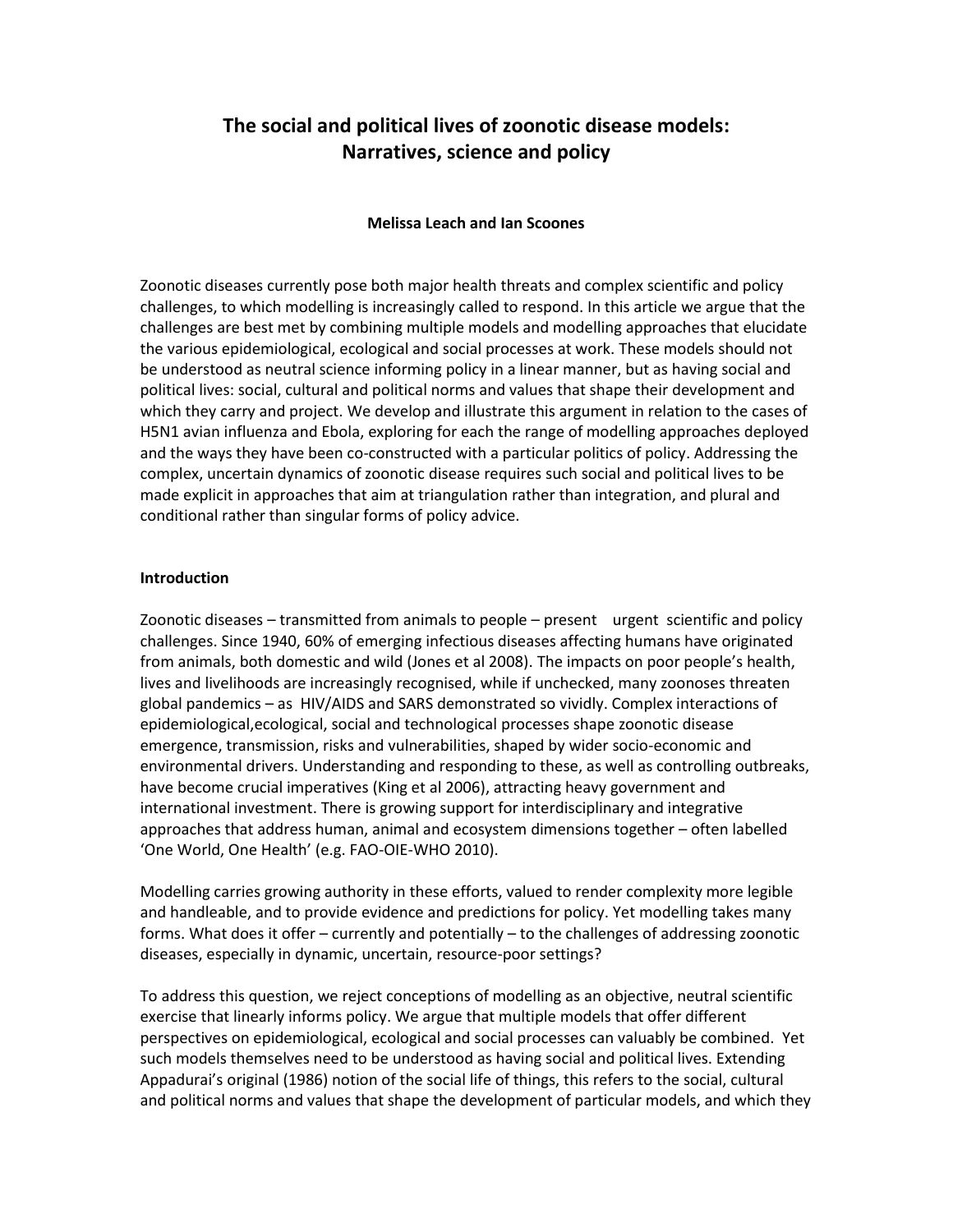carry and project. Sociologists of science have explored how modelling involves social processes and practices that shape its inevitably selective readings of and gazes on the world (Magnani and Nercessian 2009, Mattila 2006, Morgan 2009, Morgan and Morrison 1999, Mansnerus 2012). We connect these insights with understandings of the politics of policy processes (Keeley and Scoones 2003) and of science and policy as mutually-constructed, or co-produced (Jasanoff 2004, Shackley and Wynne 1995). The social and political lives of zoonotic disease models therefore refer to the ways they are developed, shaped and applied in interaction with – or coconstructed with – the politics of policy. Such politics often involve an interplay of 'policy narratives' - simple storylines describing a policy problem, why it matters and to whom, and what should be done about it, that drive and justify interventions promoted by, or suiting the political interests, of certain groups (Roe 1994). Extending our previous analyses of epidemic narratives (Dry and Leach 2010, Scoones 2010), here we interrogate their interplay with scientific – and in particular modelling - processes. We explore how modelling contributes to particular policy narratives about zoonotic disease, and how policy narratives uphold the authority of particular models and modelling approaches.

In addressing zoonoses, three broad types of modelling can be distinguished: mathematical/process-based models of epidemiological and ecological relationships parameterised according to available data; pattern-based models which extract relationships from statistical analysis of empirical datasets, and what we term 'participatory' modelling based on anthropological, ethnographic and participatory approaches, including (but importantly going beyond) the established field of participatory epidemiology (Catley et al 2012). Such labelling carries irony, but brings such social science approaches into the same analytical field as more conventional modelling, enabling exploration of their politics.

In the following sections, we explore applications of each type of model in two cases – H5N1 in southeast Asia and Ebola in central Africa. As the cases illustrate, different models also serve scientific and policy purposes within the different 'stages' of understanding and action around zoonotic diseases: from risk mapping, to designing and implementing control measures, to evaluating interventions.

Both these cases involved localised disease outbreaks which some policy-makers and publics, at least, feared would 'go global'. Both illustrate the contested political interests at stake in policy choices. And in each case, these interests interplayed with the application of contrasting approaches to modelling. Drawing on an analysis of original scientific papers, discussions with key actors, and related literature and media reports, we consider for each model the sociopolitical and policy context in which scientists were working; the values and assumptions deployed; how uncertainties and data limitations were addressed, and the policy conclusions thus supported. In each case, although in very different ways, we show how modelling supported certain policy narratives over others, and how different modelling approaches interacted in a highly-politicised scientific and policy field. In conclusion, we suggest that these social and political lives of disease models cannot be wished away; rather, handling the complex, uncertain dynamics of zoonotic disease requires them to be made explicit in approaches that aim at triangulation rather than integration, and plural and conditional rather than singular forms of policy advice.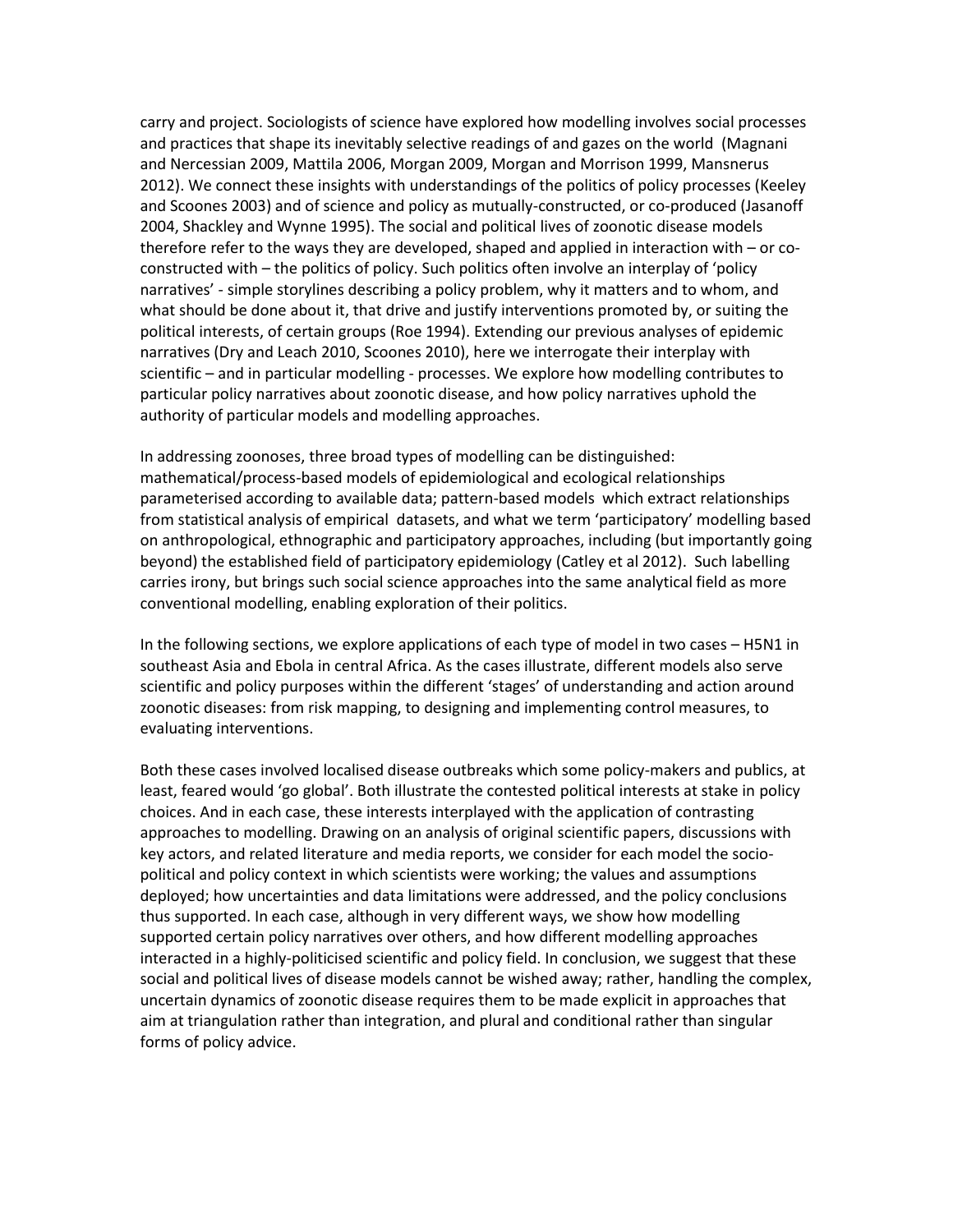#### **Case 1: H5N1**

H5N1, highly pathogenic avian influenza, dominated headlines for much of the decade following the first recorded human deaths in Hong Kong in 1997. Global public health priorities and much science focused on this zoonosis, given the prospect of a global pandemic on the scale experienced in 1918 (Scoones and Forster 2010). Modelling efforts were central, dominated by one particular set of process-based models which we consider first.

# *'Evidence' for policy: epidemiological process based models*

In September 2005, two papers were published simultaneously in *Nature* and *Science*. Both contained process-based simulation models of the potential spread of H5N1 in humans in Thailand, and the implications of different control measures (Ferguson et al 2005; Longini et al 2005). Both argued that 'control at source', especially through a massive use of antiviral drugs combined with other containment measures, would help prevent a global outbreak. The much cited Ferguson et al (2005) paper has been widely used as the core evidence base for policy thinking, from the WHO to national governments.

The models showed how 'drugs could head off a flu pandemic – but only if we respond fast enough' (Nature 2005: 614). As a *Nature* editorial argued:

They reach markedly different conclusions about how easy it would be to contain an emerging pandemic. But both agree that it would be possible – if the virus was detected quickly, if it did not spread too fast, if sufficient antivirals were deployed quickly and massively around the outbreak's epicentre, and if strict quarantine and other measures were used (p. 614).

Ferguson et al's model suggested that containment would succeed if everyone was treated within a five-kilometre radius, involving two to three million drug courses, and if quarantine and movement control were instituted from the start. By contrast, Longini et al's model suggested that 100,000 - one million drug courses would be sufficient, administered to the ill and their social contacts.

These variants notwithstanding, the dramatic figures and pleas for urgent action in both models fed perfectly into the 'outbreak' narrative gripping policymakers. In the same month as publication, the UN avian influenza coordinator, David Nabarro, cranked up the scare factor dramatically, arguing that total human deaths could reach 150 million (BBC 2005). The media had a field-day, and policymakers globally started planning for the worst. The push to boost the current WHO antiviral stockpile of 120,000 courses was high, and pharmaceutical companies happy to oblige. While human-to-human spread did not eventually occur to the feared extent, the power of the models in framing policy was clear. They drove the response to H5N1– and subsequently H1N1 'swine flu' (Fraser et al 2009) and indeed other zoonoses - creating the justification for 'at source' control through a massive anti-viral drug intervention.

Nevertheless, the Ferguson model made several questionable assumptions about epidemiological parameters and transmission dynamics, not least due to limited specific data from Thailand. Thus the generation time was assumed to be low (2.6 days) on the basis of data from 2000 in France, age specific attack rates were modelled from 1957 data from Sheffield, UK,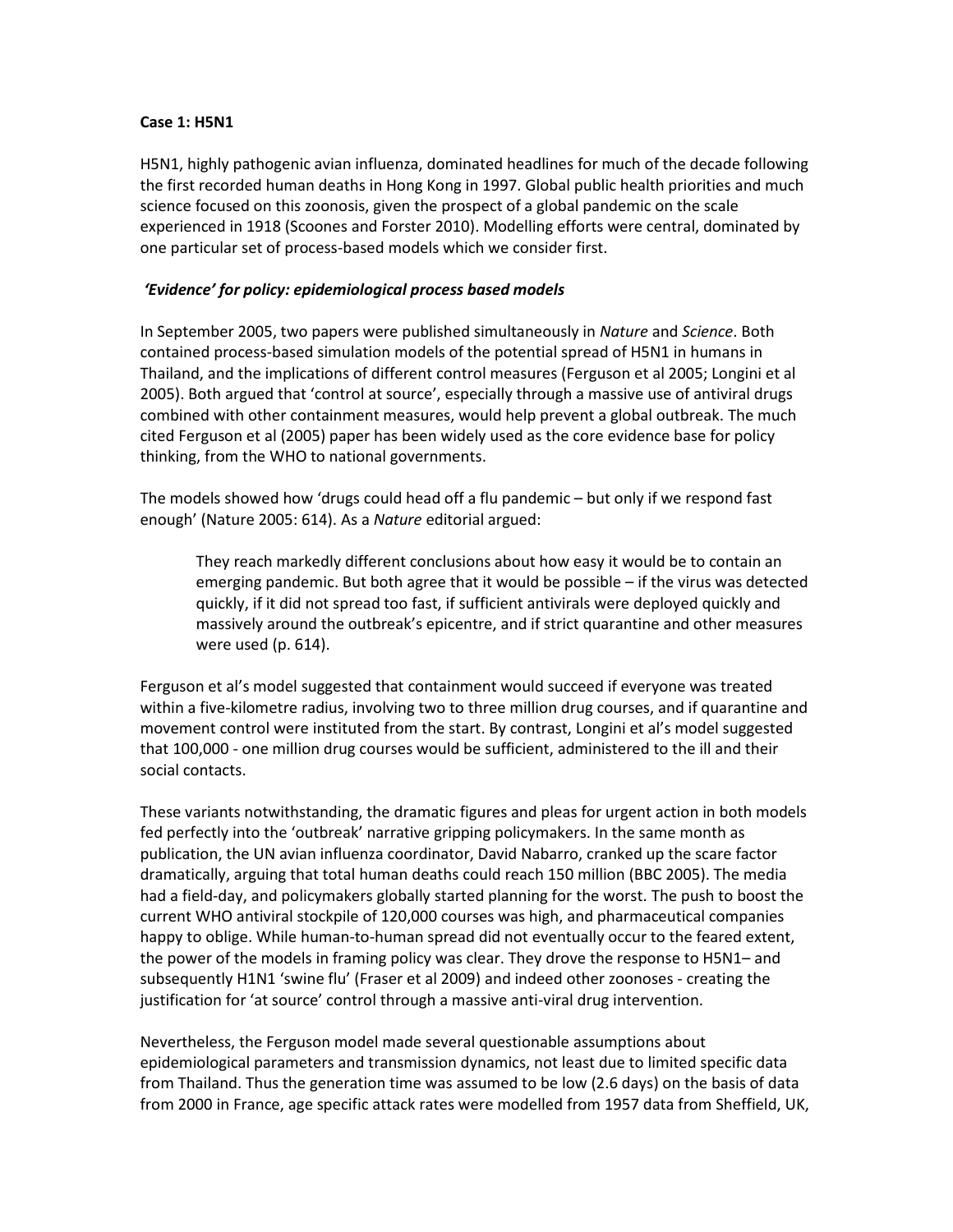and incubation times from a study of infection on an aeroplane. Households were assumed to be randomly distributed, and a ratio assumed between random, place-based and intrahousehold infections, ignoring any social dynamics in rural village settings. The model chose the country's third least populated rural area to seed the infection and drive the simulation. The resulting slow viral spread was central to the projected success of the model control strategy, requiring local containment within 30 days. Yet as we discuss below, other work suggests that outbreaks are especially common in peri-urban semi-intensive poultry production areas, where the disease may spread much faster. Spread was modelled from a 1994 migration and work survey, but this was restricted to formal workplaces, ignoring movement associated with informal activities. The model assumed no changes in behaviour as the pandemic accelerated, ignoring possible absences from schools, work places and other social distancing. Finally, it was assumed that implemented measures for detection and movement restriction would work smoothly – heroic assumptions contradicted by other studies (Safman 2010, Scoones 2010).

Ferguson et al presented their methods and assumptions clearly and transparently, and carried out useful sensitivity analyses on key parameters. Nevertheless they argued definitively that 'we believe that our conclusions are valid for other parts of Southeast Asia' (p.209), and that 'A feasible strategy for containment of the next influenza pandemic offers the potential to prevent millions of deaths... The challenges are great, but the costs of failure are potentially so catastrophic that it is imperative, to ensure that containment is given the best possible chance of success' (p. 213).

Arguably, on the cusp of a potentially major global pandemic detailed questioning of policyoriented models is neither feasible nor desirable. Reflecting later on managing an emerging influenza pandemic (in this case H1N1), Ferguson and others (Lipitsch et al 2009) highlight the dilemma: the eventual scale is uncertain and 'decisions must be made when the threat is only modest' (p.112). They continue: 'This combination of urgency, uncertainty and the costs of interventions makes the effort to control infectious diseases especially difficult ....in practice, decisions have to be made before definitive information was available on the severity, transmissibility or natural history of the new virus'. However such reflections assume a topdown, expert-led approach, where problems with data exist but can be surmounted through modelling of scenarios and options for policymakers, who make decisions and then 'communicate risks' to the public. But what if the framing and assumptions of the model are off target? In a revealing reflection, Ferguson notes, 'We had to make some assumptions about how a new influenza virus would behave...[but] less detailed statistical work had been done on past pandemics than we hoped' (Nature, 2005b:xi). Addressing this shortfall through multiple model runs and sensitivity analyses cannot redress problems in basic assumptions internal to the framing of the model, or solve the problems of uncertainty (where we don't know the probability of the outcomes), ambiguity (where the outcomes are disputed) and ignorance (where we don't know what we don't know) (cf. Stirling 1999). So - what other modelling approaches might have influenced the debate?

#### *Ducks and rice: an empirical pattern-based model*

In 2008 a statistical model, based on a multiple logistic regression framework and published in the *Proceedings of the National Academy of Sciences,* looked at the actual pattern of H5N1 spread in poultry and ducks/geese, again in Thailand (Gilbert et al 2008). The model was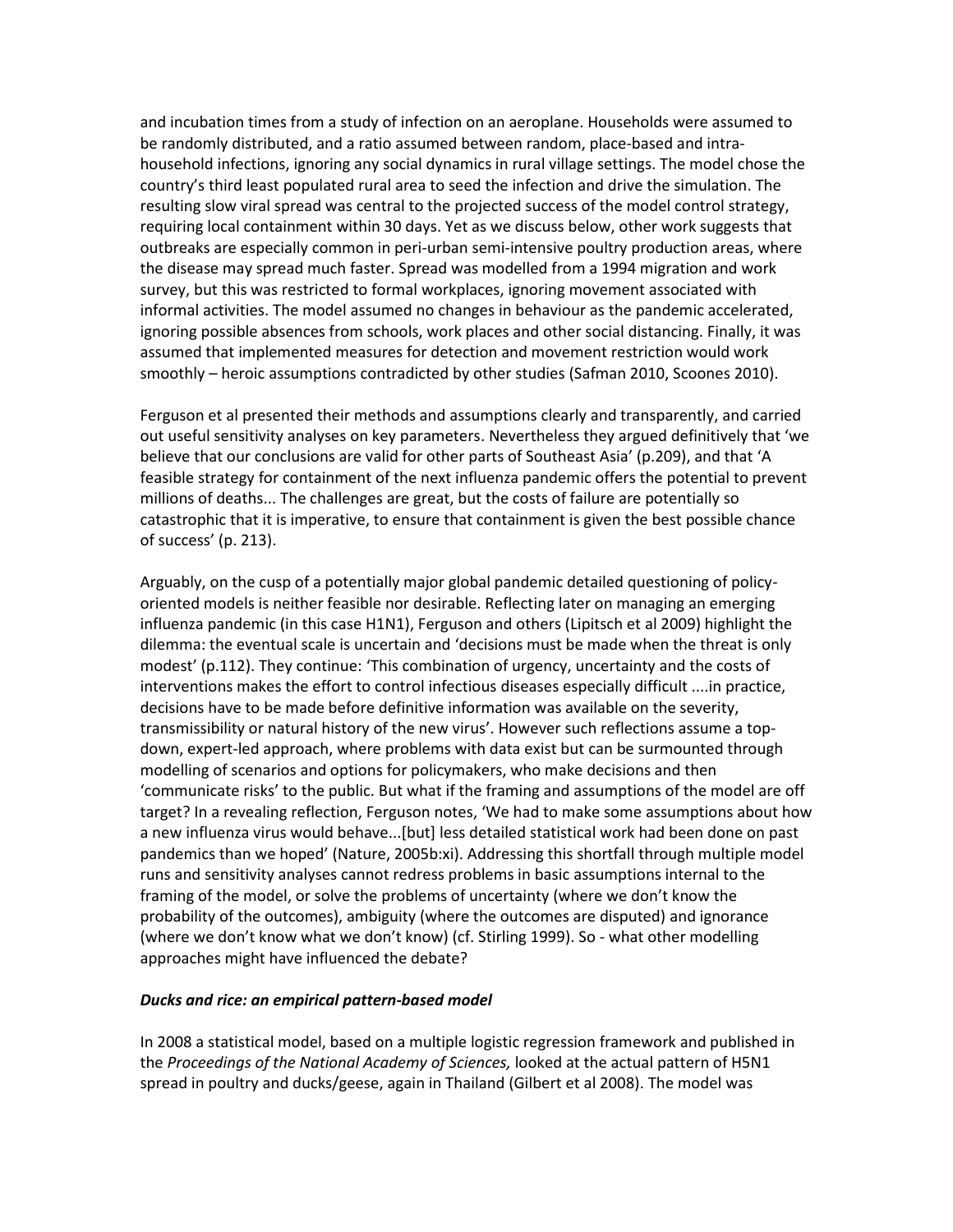studying empirically what happened, not predicting what might; nevertheless in important respects it qualifies and challenges the Ferguson et al predictions.

The model investigated the statistical association between H5N1 presence and five environmental variables - elevation, human population, chicken numbers, duck numbers and rice cropping density - for three synchronous epidemic waves in Thailand and Vietnam. A statistical spatial risk model was developed for the second epidemic wave in Thailand, and shown to have predictive power in other waves, but also, more surprisingly, in Vietnam.

The analysis was based on a hypothesis, backed by significant data (Gilbert et al 2007, 2006), associating H5N1 prevalence with a particular 'rice-duck farming system', where free-ranging ducks, carrying and shedding substantial amounts of virus, feed in harvested paddy fields. It suggested that H5N1 outbreaks are most likely where such systems exist, notably in lower elevation farming areas with high density of human populations and rice cropping.

This model (and other pattern based analyses, e.g. Pfeiffer et al 2007) had a lesser policy impact than Ferguson et al's. Its timing was later, its focus was birds not people, and its take-home lesson less grand (and profitable) than anti-viral drug stockpiling. However, this work did influence measures, for instance in Thailand, to 'restructure' the duck farming sector – although for good reasons the proposed elimination of free range systems has not been widely adopted (Scoones and Forster 2010).

The Gilbert et al model found associations differing from Ferguson et al's assumptions, so reaching different conclusions. Most notably, while Ferguson et al modelled spread from low population density rural areas, Gilbert et al showed how spread actually occurred from higher population, intensive farming areas. Understanding viral natural history within a particular southeast Asian social-ecological setting enabled evaluation of the potential causal dynamics of H5N1 spread in birds, and so transmission to humans. Gilbert et al and their Asian collaborators knew these systems well, and their model recognised the significance of particular contexts and farming practices in disease ecology.

# *People's models: local cultural practices and understandings*

Alternative perspectives derive from further models, expressed not in statistical formulae or mathematical equations but in arguments about H5N1 from people living with disease emergence, spread and persistence themselves. Studies employing participatory modelling approaches and ethnographic methods have begun to elicit deeper understandings of the often highly specific social relations, cultural practices and ecologies that condition H5N1 dynamics in Asia (e.g. McDermott et al, 2007; Kleinman et al., 2008; Ameri et al 2009; Forster, 2011).

For example Padmawati and Nichter (2008) carried out ethnographies of formal and informal commodity chains, from production through distribution to marketing. They found that likely exposure was highly differentiated by age, gender and occupation, while risk perceptions significantly affected people's behaviour, with clear implications for any age or sex-structured model. Forster (2011) highlighted the importance of wet market practices, trading networks and movement movement in potential transmission patterns. Liu (2008) explored chicken raising and consumption practices in South China, reflecting on the underlying social and cultural factors influencing disease exposure. In particular, relations and co-operative practices between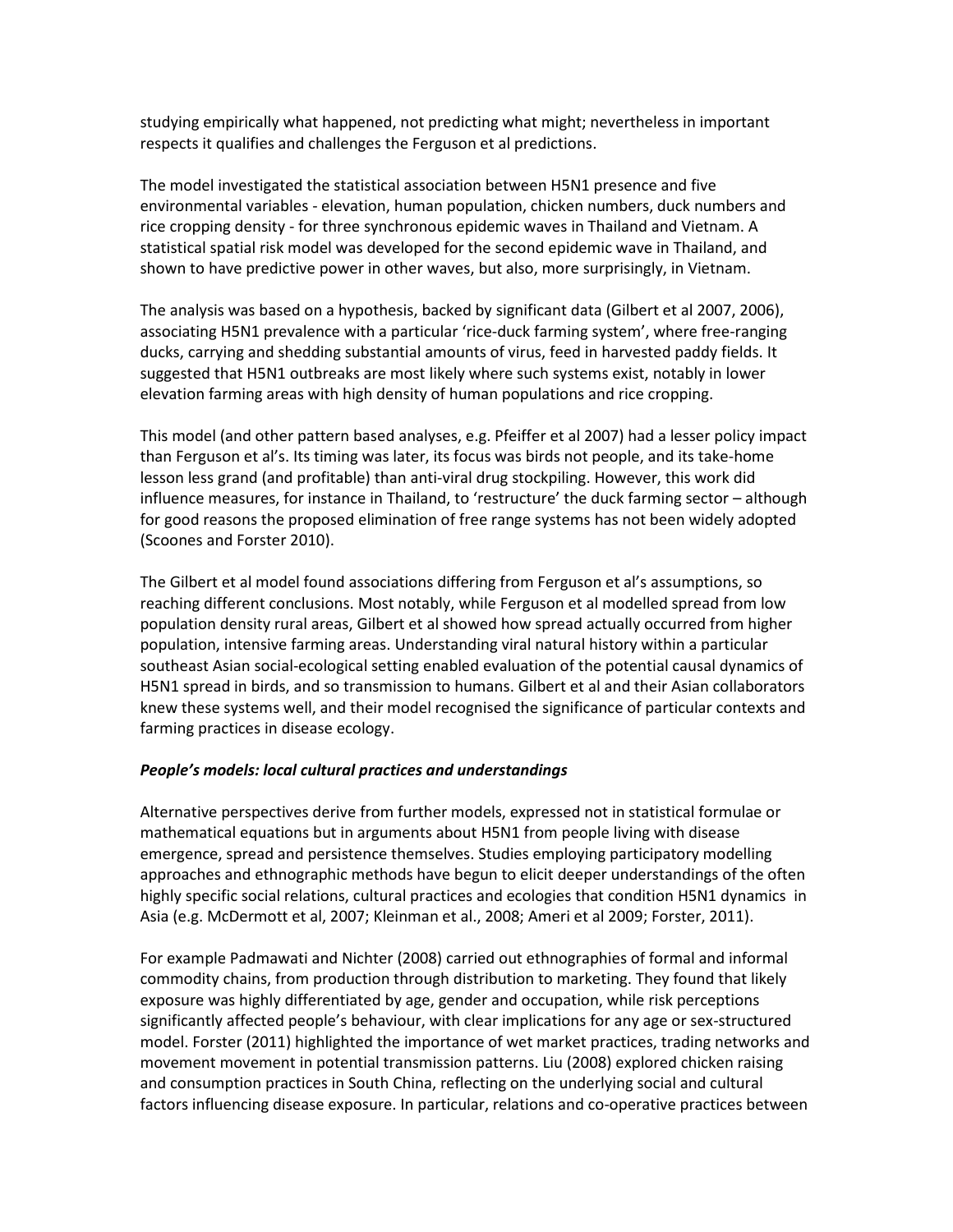and within households were shown to affect potential disease spread. Phan et al (2010) explored local management practices for free grazing ducks in Vietnam, while Beaudoin et al (2012) examined risk factors in the Thai context. Both studies help elaborate the social and farming system dynamics of emergence and transmission. Meanwhile, Zhang and Pan (2008) examined relationships between chicken producers and the state in eastern China, showing how resistance to veterinary control and public health measures are enwrapped in a wider, historically situated politics.

Each of these studies therefore produced new data, insights and qualifications, relevant to – and sometimes challenging the assumptions in – other models. Moreover they offer different models of H5N1 dynamics, rooted in experience, cultural understandings and social relations, which complement mathematical process-based and pattern-based models. Yet limited in number, scattered and easy to dismiss as anecdote, such studies have remained relatively marginalised in H5N1 science and policy-making.

In the Ebola case that follows, a different interaction between field realities, modelling and policy emerged, which gave greater space – in the end – for perspectives from participatory modelling to gain purchase.

### **Case 2: Ebola**

Viral haemorrhagic fevers associated with wildlife in forested environments have captured popular as well as scientific and policy concern as deadly diseases emerging 'out of Africa' (e.g. Garrett 1995, Preston 1994). Ebola haemorrhagic fever ('Ebola') has attracted exceptional attention given its 'rapid killing' nature (death occurs in 50-90% of clinically diagnosed cases), with outbreaks occurring nearly every year in East and Central Africa. While some policy narratives focus onlocal public health impacts, the spectre of Ebola outbreaks 'going global' has shaped policy and related scientific efforts from the outset, along with the threat of the Ebola virus being used in bioterror (Polesky and Bhatia 2003). The 1995 outbreak in Kikwit, DRC and worry about global spread was, for instance, key to building political momentum for WHO's revised International Health Regulations in 2005 (Heymann et al, 1999). Meanwhile Ebola's natural reservoir remained enigmatic until its recent, relatively clear association with African bats (Feldman and Geisbert 2011, Leroy et al 2009). In this context, Ebola has been the focus of several sorts of modelling, with different approaches and goals.

# *The course and control of epidemics: epidemiological process-based models*

Mathematical epidemiological models have been used to elucidate the transmission dynamics of Ebola epidemics once underway, and to assess the effects of control measures. Two prominent modelling efforts by Chowell et al (2004) in the *Journal of Theoretical Biology,* and Legrand et al (2007) in the *Journal of Epidemiology and Infection* paramaterised their models using data from the well-documented Ebola outbreaks in DR Congo 1995 and Uganda 2000.

These efforts came at a particular policy moment. Justified by both global outbreak narratives and local public health concerns, by the 1990s a standard set of 'at source' control measures dominated the Ebola response programmes of international agencies such as the WHO and Centers for Disease Control (CDC). Once an outbreak was reported, externally-led teams would establish isolation units for the infected; implement barrier nursing techniques; track and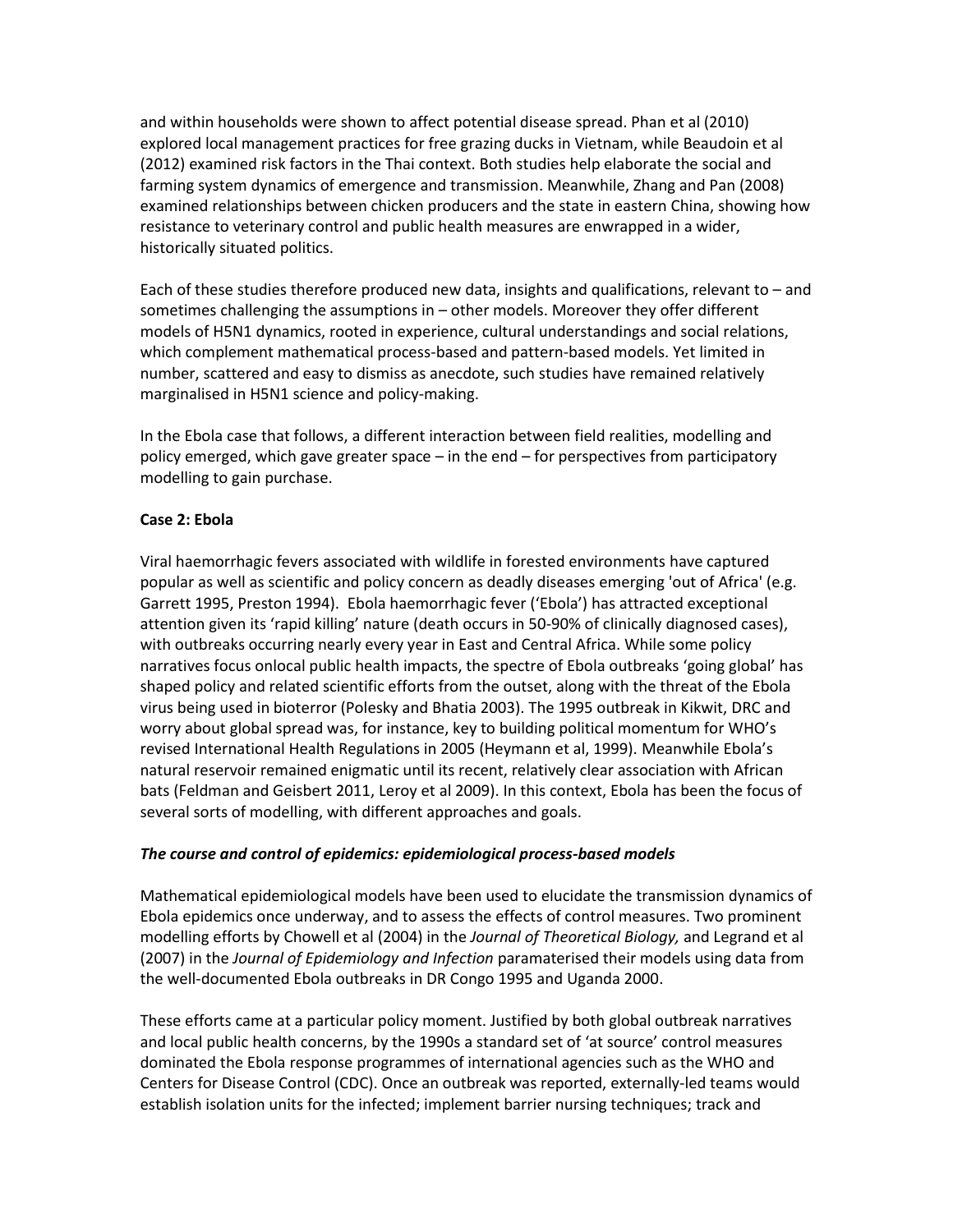control those who had had contact with infected individuals; limit supposedly 'dangerous' local behaviours such as washing and burying corpses, and provide health education (Hewlett and Hewlett, 2008, p5). A decade on, there was understandable policy interest in evaluating, and hopefully legitimising, this intervention package.

Chowell et al fitted data to a simple deterministic SEIR (Susceptible, Exposed, Infectious, Removed) epidemic model, allowing an estimate of the basic reproductive number R0 for Ebola - the epidemic growth if everyone is susceptible - and the final epidemic size. Using the model they quantified the impact of intervention measures on the disease transmission rate, and the sensitivity of the final epidemic size to the timing of interventions.

The models suggested potentially devastating pandemics in the absence of control measures. But while Chowell et al analysed the impact of several uncertainties, including viral sub-type, incubation period and infectious period, they ignored others. For instance the model assumes uniform population mixing, and so uniform probabilities of infectious contact – neglecting variations in people's social interactions and hence contact in different settings, and by gender, age, and status. Legrand et al refined this assumption, compartmentalising their otherwise similar model into three stages to account for transmission in the community, in the hospital and during traditional burial. They found that the burial component accounted for the highest proportion of R0 in DR Congo, whereas the community component was more significant in Uganda. Yet even this model could not attend to socially-differentiated contacts in each setting, and their possible implications.

To quantify the impact of control measures, both models assumed interventions to be an identical 'package' in each epidemic, drawing on data concerning their timing. Chowell et al concluded that control measures 'reduce the final epidemic size by a factor of 2', with speed of intervention critical to minimising final epidemic size (2004, p1). Legrand et also concluded that intervention speed, as well as rapid hospitalization, were key to epidemic control. In these cases, modelling focused on interventions ready in place. Not surprisingly, as they used data from these interventions, the models ended up justifying ex post-hoc exactly this intervention approach, albeit with added exhortations for greater speed and effectiveness. The policy value of modelling here was thus not in framing the form of intervention, but in generating authoritative justification for established, top-down, outbreak control approaches.

Yet this modelling-supported policy conclusion overlooked significant differences between intervention styles in Congo and Uganda. As discussed further below, by Uganda 2000 outbreak control strategies were building on local cultural understandings and community involvement – so intervention effectiveness in the two epidemics might reflect not just timing, but also very different approaches. Also, Chowell et al's model was premised on a clear distinction between R0 'before' and 'after' intervention; yet as we show below, existing community-based social protocols were already in play, potentially undermining such assumptions. Finally, both models assume that public health interventions are introduced smoothly with full local compliance. Yet, again, this assumption is contradicted by local evidence, potentially undermining both the models themselves and their policy recommendations.

#### *The macro-ecology of Ebola risk - pattern-based models*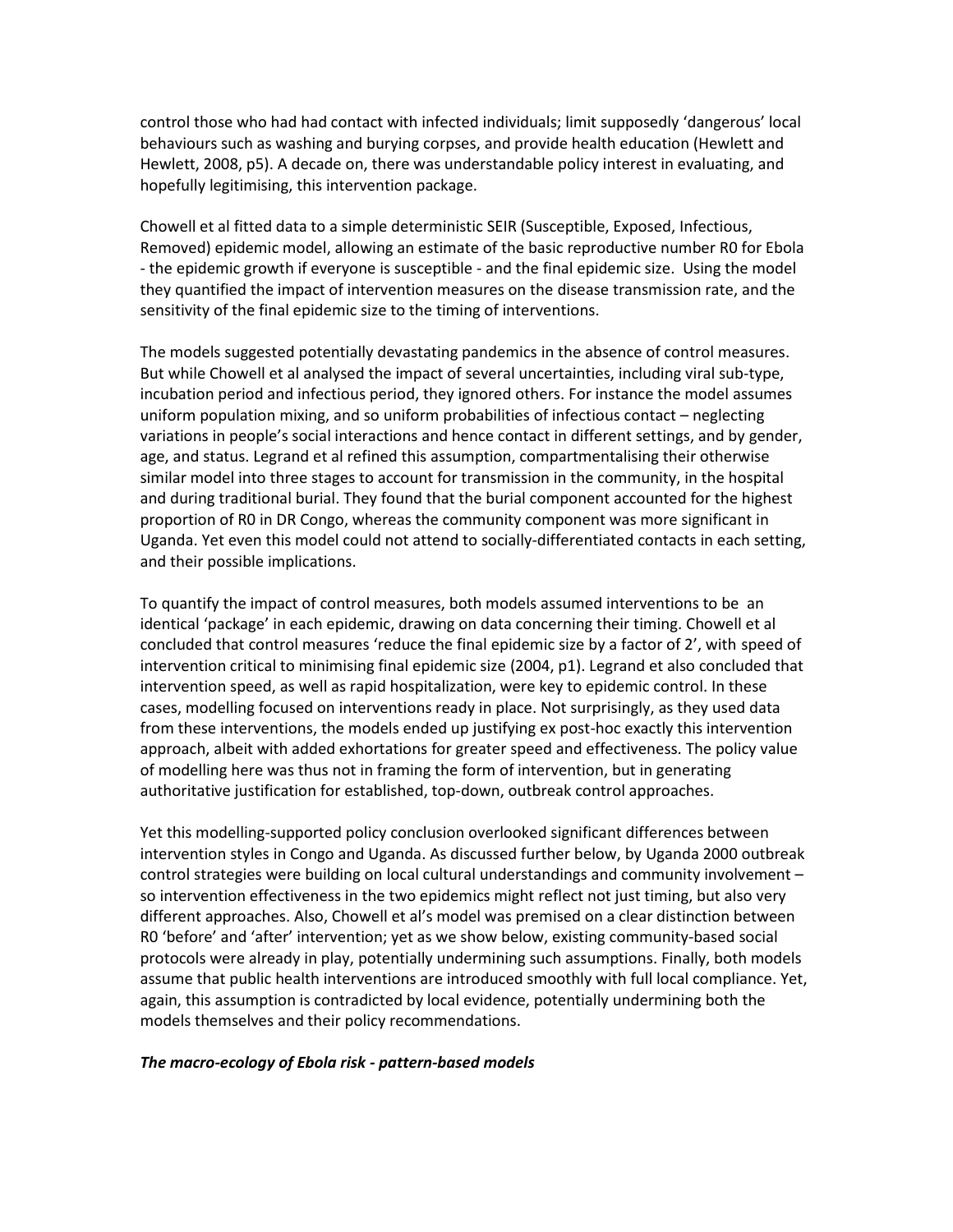In parallel, pattern-based, macro-ecological models have been developed to create risk maps for Ebola, as part of efforts to identify the natural reservoir for the virus (before it was more firmly linked to bats) as well as to target surveillance.. Dominating the literature are ecological niche modelling approaches developed by researchers at the University of Kansas and CDC Atlanta (Peterson et al 2004), and models of the relationship between Ebola outbreaks and environmental/climatic conditions led by researchers at NASA (Pinzon et al 2004). Pitched at a much larger, African regional/continental scale than models of particular outbreaks, these efforts both exploit the growing availability and sophistication of satellite data.

Thus Peterson et al (2004) related the geo-spatial location of documented Ebola outbreaks during 1981-2003 to 'ecological niches' derived from 11 global datasets covering topographical, hydrological and climatic conditions, generating spatial risk maps.Potential geographic distributions were then modelled using a 'Genetic Algorithm for Rule-set Prediction (GARP)', which relates the ecological characteristics of occurrence points to those of points sampled randomly, thus developing and then testing a series of decision rules that best summarize factors associated with Ebola presence, combining the 20 best predictions into a GIS map. Noting that Ebola outbreaks have indeed been recorded in places across the full geographical extent of these ecological conditions (but not outside them), they suggest that this provides a confident basis for targeting surveillance and 'viral reservoir hunting' efforts.

Peterson acknowledged several uncertainties in the model, including the limits of small sample sizes, and the complex relationships between ecological dimensions and distributional limits. Such models are also framed by the choice of ecological variables. The map focused on climate and topography, but would a rather different one have emerged if, for instance, vegetation or land cover had been included? Moreover as Peterson et al acknowledge, spatial ecological niche modeling correlates outbreaks with a static snapshot of environmental conditions, missing any attention to environmental dynamics over time.

Such temporal dynamics were, however, the focus of Pinzon et al, who linked the same 1981- 2003 outbreaks with bi-monthly time series satellite data. They showedthat the majority of Ebola outbreaks wereclosely associated with sharply drier conditions at the end of the rainy season. They suggest that such conditions may act as trigger events to enhance transmission of the virus from its (then unknown) reservoir to humans, and that this link might help unravel the enviro-climatic and vegetational coupling of Ebola outbreaks, informing the development of early warning systems.

Again, the researchers acknowledge a range of uncertainties, including 'outlier' outbreak incidences. They offer the model as a step along the way in highlighting conditions favourable for Ebola virus transmission – information critical, not least, for health care workers in Africa. Indeed, in a subsequent presentation (Campbell and Pinzon 2009), they report on further plans to specify such conditions more precisely, taking advance of the growing availability of higher spectral resolution data. Thus a process is envisaged whereby ever more accurate and highly resolved pattern data over space and time will enable better and better risk predictions. But will they ever eradicate all uncertainties? Can such models ever fully encompass the complex interactions between virus, host, ecological, vegetation, climatic and topographical conditions? And what if non-equilibriium dynamics are acknowledged – non-linear interactions between climatic and vegetation variables (cf. Sprugel 1991)? Non-equilbrium dynamics conceptually challenge predictions founded on linear assumptions or probabilistic notions of risk. Moreover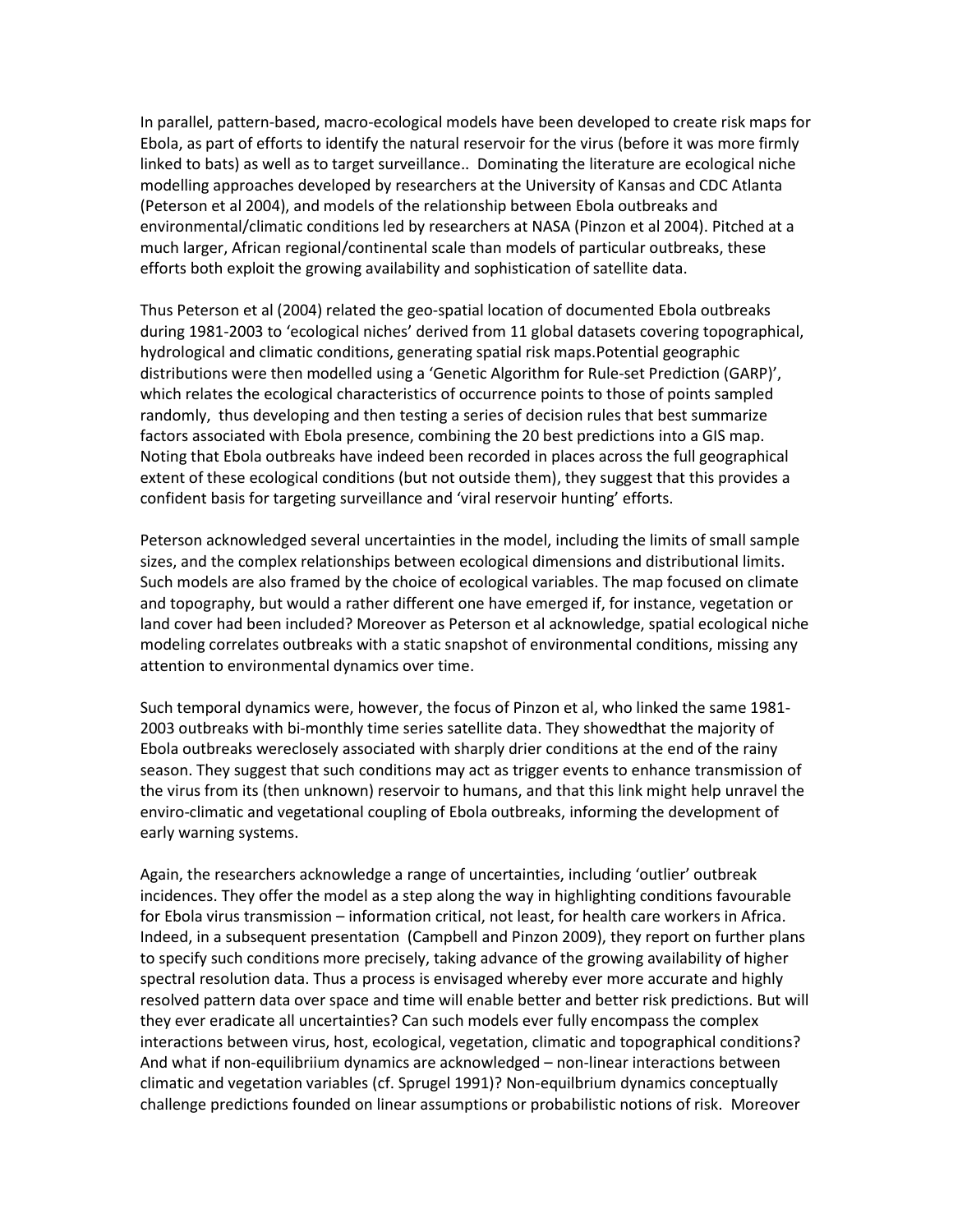social, ecological and historical research shows African forests to have been shaped by interacting, non-linear human and environmental influences over centuries and millennia (Fairhead and Leach 1998); dynamics invisible in disease risk maps.

Pattern-based models thus contribute to images of forests as either 'virgin', pristine ecosystems in need of protection, or 'viral', places harbouring dangerous pathogens in need of containment ( Hardin and Froment, forthcoming). In policy terms, these images combine in prescriptions focusing on reducing contact between people and wildlife, through protected areas or resettlement. More broadly, Jones et al (2008:xx) suggest that 'efforts to conserve areas rich in wildlife diversity by reducing anthropic activity may have added value in reducing the likelihood of future zoonotic disease emergence'. Thus arguments about forest ecosystems and diseases such as Ebola can be mobilised to support 'fortress' conservation measures - despite their negative effects on local rights and livelihoods (Fairhead and Leach, 1998). There is thus congruence between particular zoonotic disease modelling approaches, and particular policy narratives not just related to disease, but in environment and conservation more generally.

#### *Local cultural models - understanding social and ecological dynamics*

In contrast with the 'gaze' respectively from numerical datasets and from space offered by process-based and pattern-based models of Ebola, models derived from ethnographic and participatory research offer contrasting views 'from the ground'.

Concerning the ecology of Ebola emergence and risk, a recent review (Feldman and Geisbert 2011) argued for further field-based studies. Several scientistsnow argue that understandings of pathogen dynamics within wildlife populations should be combined with social and anthropological understanding of people-wildlife interactions and risk perceptions in diverse local settings. Thus for instance in Cameroon, researchers linked to the Global Viral Forecasting Initiative have been studying the interrelationships of bushmeat hunting, local perceptions, land use change and settlement expansion, and the emergence of novel diseases including Ebola (Wolfe et al 2005, LeBreton et al 2006). Extending such approaches to attend more deeply to local people's own cultural logics, alternative, policy-relevant perspectives on ecology and disease might emerge. Thus rather than separate people and wildlife, local understandings could provide the basis for integrated 'One Health' interventions compatible with cultural values and livelihood priorities.

Turning to the management of Ebola outbreaks, through pioneering 'outbreak anthropology' by Barry Hewlett and others since the Uganda 2000 epidemic (Hewlett and Hewlett 2008) Ebola has come to exemplify powerfully in global policy circles the value of attending to local cultural logics in the design and implementation of control measures. However the science-policy context for interest in local Ebola knowledge was not 'where there is no data', the typical trigger for institutional interest in participatory epidemiology in low-income country settings. Rather, it was a context of 'where public health interventions fail.'

As already discussed, many dominant policy narratives about Ebola, and the epidemic models they are co-constructed with, portray local populations as ignorant, blaming their social and cultural practices – such as traditional burial - for hastening Ebola transmission, and targeting them for external reform. Yet such top-down control has often met local resistance. In Gabon in 1995-6, for example, American and French Ebola control measures were perceived as so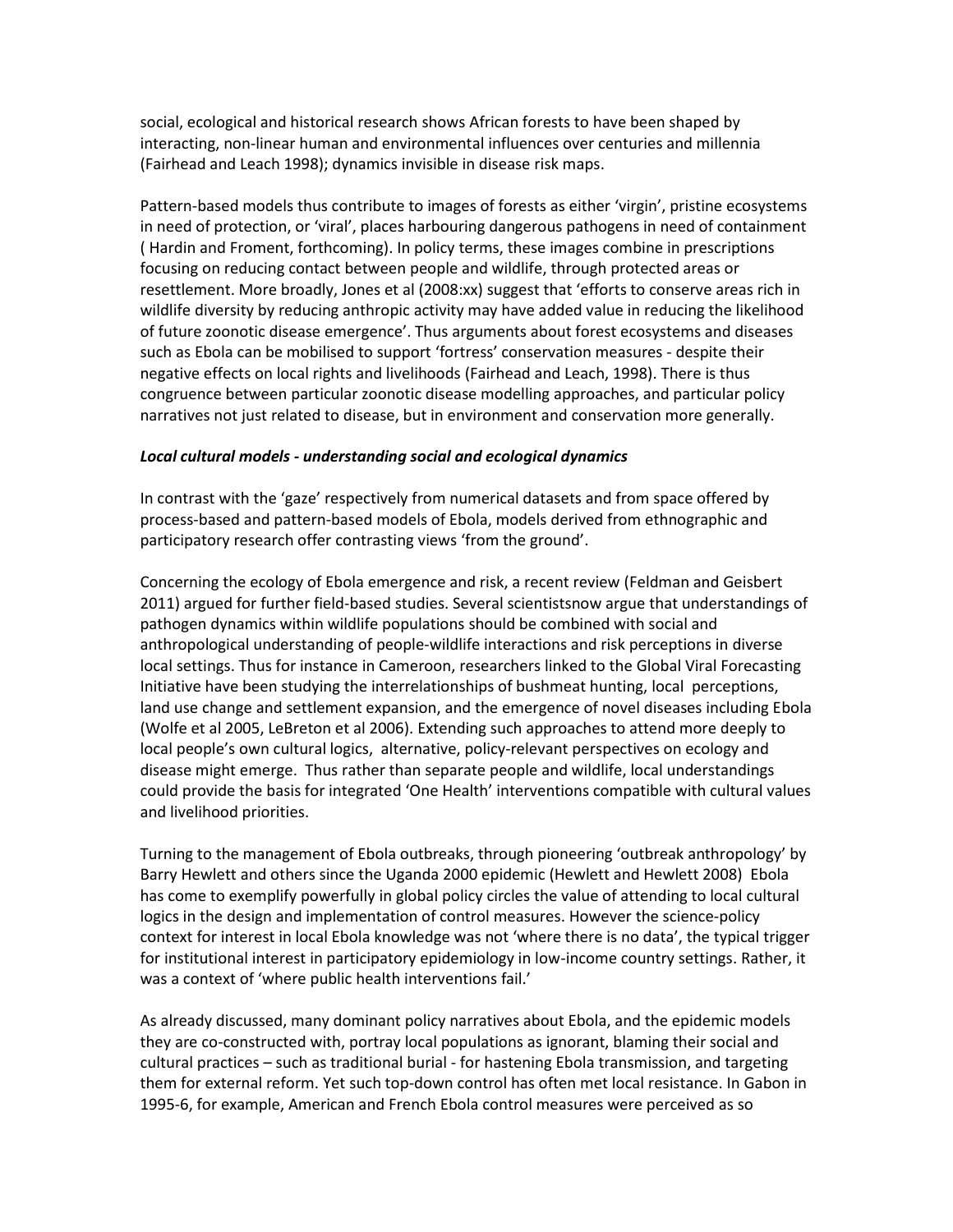inappropriate and offensive by villagers that, when international teams arrived to address a further outbreak there in 2001, they met fierce local armed opposition (Milleliri et al, 2004). It was such experiences – and the growing discomfort of field scientists in control teams so resented – that led to anthropologist Hewlett's inclusion in the team addressing the 1999-2000 Ebola outbreak in Uganda.

Using ethnographic and participatory approaches, Hewlett's Ugandan work explored how Acholi people understood and responded to Ebola – a disease that to them was not 'emerging' but a long-embedded part of life. Local concepts encompassed both endemic and epidemic (*gemo*) disease, integrating biomedical, wind-based and spiritual explanations of cause (Hewlett and Hewlett 2008). Once the Acholi identified *gemo*, they would implement control protocols, including isolating the patient in a marked house; having a survivor feed and care for the patient, and limiting general movement. The 'modelling' approach of Hewlett and colleagues, undertaken in interaction with WHO and CDC outbreak teams, enabled such local cultural logics and protocols to be successfully integrated into response strategies. Over the following years, including anthropologists on Ebola outbreak control teams became more institutionalised within WHO. This has helped to shift outbreak control practices towards a greater focus on community engagement, and on attuning technologies and practices to their particular social contexts (Leach and Hewlett 2010).

Yet the policy – and political – implications of attending to local cultural logics go beyond simply blending local knowledge into standard scientifically-justified responses. Rather, local cultural understandings are co-constructed with alternative policy narratives, such as those upholding customary practices or urging that local rights and ethical concerns be balanced alongside disease control aims (see Calain et al, 2009, Jeppsson, 2002, Bausch et al 2007).

# **Modelling and the politics of policy**

In each of these case studies, we therefore see a range of different models, shaped by particular scientific and social practices, and policy and funding contexts. In each case, particular models offer support to – indeed are co-constructed with - particular policy narratives about the disease problem. These different models have contrasting social and political lives. Yet the ways models and their associated policy narratives have interacted – and the politics of this interaction – have been very different.

In the case of H5N1, a narrative around 'control at source' linked to drug stockpiling and containment recommendations from the Ferguson et al model gained substantial policy traction in the context of heightened public, media and political panic. Spatial ecological models looking at causes and drivers questioned some of the assumptions, and focused attention on particular farming systems as sources of risk, yet the standard framing from the original model persisted. Similarly, more grounded ethnographic understandings barely got a look-in, as they complicated and disturbed the outbreak narrative dominating policy circles. Yet, when 'the big one' didn't happen, more reflection and appreciation of local complexities emerged, along with discussion of more integrated 'One Health' approaches (Pfeiffer et al 2012). That is until the next influenza scare, this time H1N1 fromMexico, when once again an antiviral drug response dominated policy discussions, informed by similar models (Forster 2013).In the case of Ebola, there is a continued dominance of policy approaches to outbreak control at source, underwritten by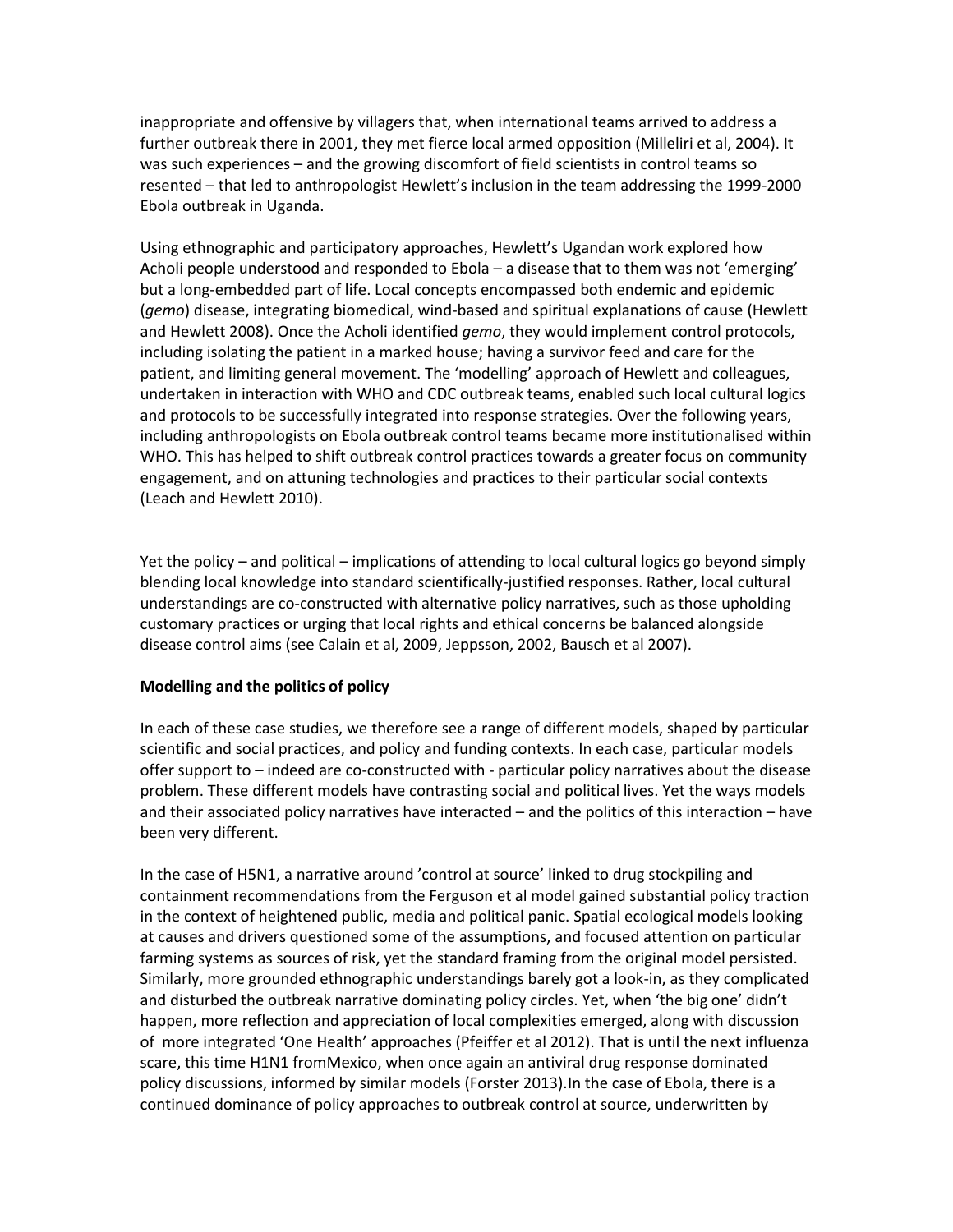policy narratives focused on both global and local public health. However the intervention approaches of the WHO, CDC and related agencies have shifted over the last decade to become more locally culturally sensitive, drawing on anthropological insights and field pragmatism. Policy narratives around local cultural logics and local justice hold greater sway, even if this is fragile. At the same time, there is growing research and policy interest in interdisciplinary understandings of disease emergence, towards One Health approaches.

A variety of processes contribute to this co-construction of modelling, power and policy. In relation to any given model, these constitute key dimensions of what we have termed its social and political life; yet they also shape the ways different models interact. First, socio-technical processes - the tools and technologies available to and applied by modellers - are key. These have changed dramatically during the last decade, especially with rises in computer power, virtual and satellite imaging, and information technologies. This has hugely increased the availability of and processing capacity for certain sorts of data – large scale secondary datasets, satellite data – but notably not others. This in turn shapes the 'gaze' on zoonotic disease, favouring the gaze from space, or the gaze from databases – as we saw for risk maps of Ebola, and mathematical models of H5N1 - but not the gaze from the ground.. Second, co-construction is shaped by relations amongst disciplines, and more especially, hierarchies within them. Contextual power relations between natural and social sciences, and between 'central' biomedical/veterinary sciences and those deemed more peripheral such as ecology, are legion in epidemic and zoonotic disease science, despite calls for interdisciplinary approaches. But arguably, even more significant is the ascendancy of quantitative modelling within a whole range of disciplines, from ecology to epidemiology, promoted and valued over and above older more holistic, natural history focused approaches. This is shaped by reflected in forms of prestige, promotion, visibility, publication impact, and success in securing funding applications. The ascendancy of the quantitative in turn renders the qualitative insights from ethnographic and participatory work more easily dismissable as 'mere anecdote' – certainly the case for H5N1 in southeast Asia.

Third, these broader socio-technical and disciplinary processes shape the micro-practices of modelling itself. They condition the details of how scientists draw boundaries, make assumptions, address or black-box issues and uncertainties, choose forms of model parameterisation, select, collect and process data, manipulate technologies, and draw conclusions. Such micro-practices, along with the significance of scientists' social values and positions in shaping their particular readings of the world, are central foci of the sociology of modelling (e.g. Magnani and Nercessian 2009, Morgan and Morrison 1999, Mansnerus 2012). While a detailed exploration for H5N1 and Ebola is beyond the scope of this article, the case studies have hinted at their significance – for instance in the very different ways Asian researchers with embedded experience of rural farming systems, and London-based scientists embedded in global networks, approached the task of modelling H5N1 in Thailand; or the contrasting Ebola modelling practices of NASA laboratories and anthropologists with decades of African experience. .

Fourth, the politics of science advice and funding interplay with these modelling processes. Scientists and modellers need funding for their work, and face growing pressures to demonstrate 'impact'. Policy-makers need justifications for action, and face growing pressures for evidence-based policy. These pressures shape a mutual construction of science and policy that plays out in terms of who and what gets funded, who is invited onto policy committees and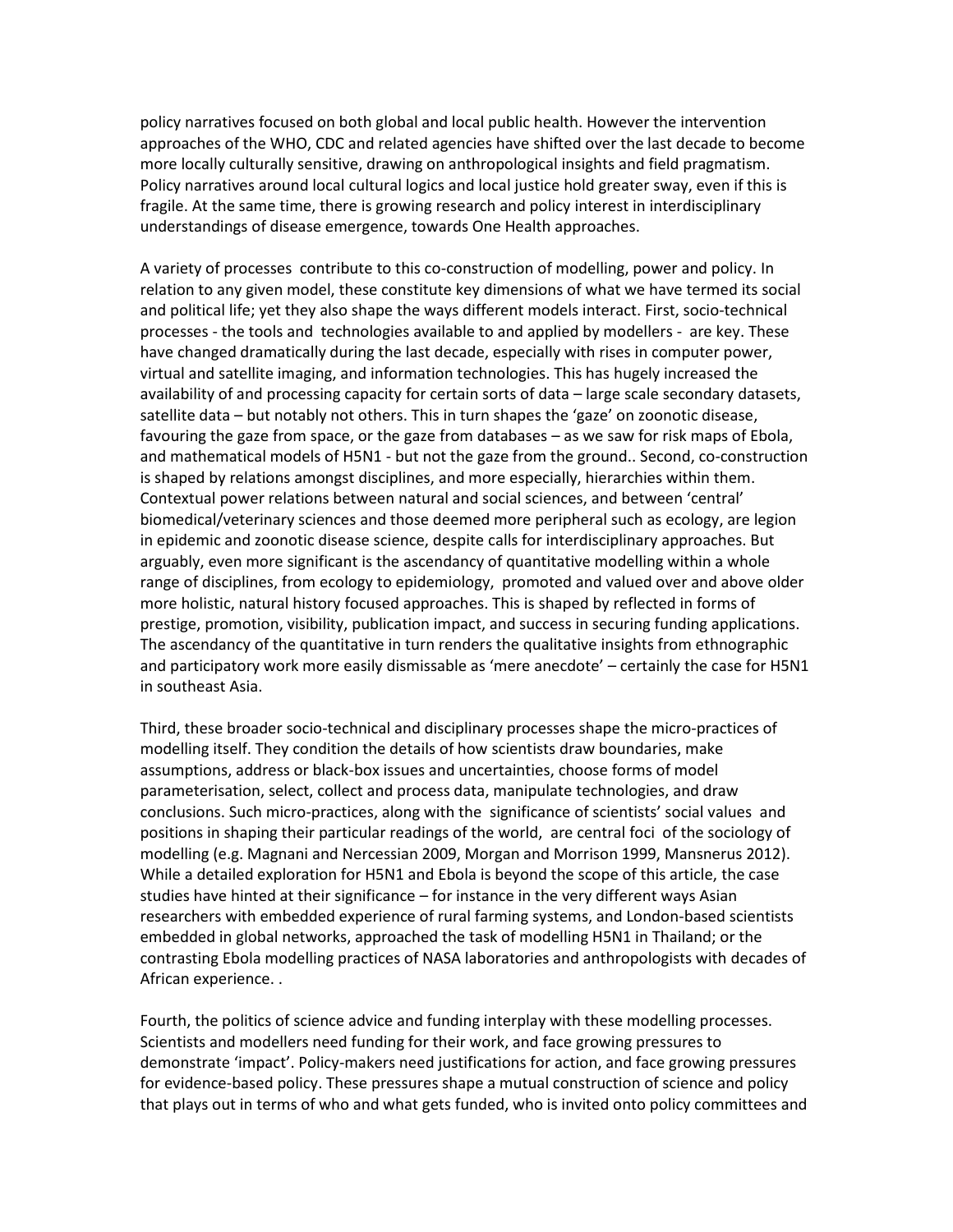to give briefings, and which forms of evidence are taken up – and which are not. In situations of outbreak emergency or pandemic threat, premium is often on those scientists who can deliver a model quickly, with the right appearance of legitimacy in terms of current norms, and likely to deliver conclusions not too far from established political and policy commitments. Thus for Ebola, epidemiological models that supported well-funded international outbreak control measures found a ready welcome amongst policy agencies; participatory models struggled for legitimacy until dramatic local resistance, provoking policy failure, forced a rethink. For H5N1, in May 2005 a *Nature* editorial bemoaned that the avian influenza response was being conducted 'on a wing and a prayer' (Nature 2005b: 385), yet disaster with millions dead was potentially imminent. This was not 'a Hollywood fantasy', they claimed – it was 'time for action'. Four months later the Ferguson and Longini models were published, into a policy and political context desperate for 'evidence'.

Finally, wider politics shape what these policy commitments are – and hence which kinds of modelling are valued and supported. Details of the politics of zoonotic disease policy processes are beyond the scope of this article, but the stakes and imperatives are broad and diverse. They extend from security and military concerns, to commercial interests in sustaining businesses amidst epidemics or selling drugs and vaccines, to public fears and anxieties, often stimulated by media. In situations of emergency or threat, the political imperative for governments or agencies to 'do something', and advance high-profile claims and actions, may become paramount, perhaps overriding longer-standing political and bureaucratic commitments such as to routine public health.

#### **Conclusion**

To address the inherent challenges of understanding complex zoonotic disease dynamics where incomplete knowledge persists requires, we suggest, a different approach to modelling and its relationship with policy, as part of an integrated One World, One Health approach. Reliance on a single model is always dangerous, no matter how careful the modellers. No model can claim to capture everything; reality is too complex to model in full. In the heat of an outbreak moment, a simple model often carries much weight, as we saw particularly with the Ferguson et al H5N1 model. But given its limited data and inappropriate assumptions, was the ensuing purportedly 'evidence based' policymaking any less 'on a wing and a prayer' than before? Could it have been improved by more effective deliberation on the assumptions, data sources and parameter estimates? Could a more empirical look at people-ecology-disease relationships have helped refine the models' epidemiological understandings? Would alternative knowledges and perspectives – of people living with poultry, managing free grazing ducks and taking them to wet markets across the region - have provided a better grounding for, and some important questioning of, dominant policy actions? Would this have saved millions of dollars and much more besides? We believe potentially, yes. In the case of Ebola, the incorporation of ethnographically-grounded approaches along with epidemiological models has already changed policy. Would similar attention to local knowledge and cultural logics around environmentdisease interactions question dominant policy and open up new opportunities? Again, we believe potentially yes.

Thus a multi-model approach is, in our view, essential. Different models, as we have shown show different things, and are based on different assumptions, world views and sources of information. Of course they come up with different results. Choosing one over another simply does not make sense. Moreover in the heightened politics of decision-making in epidemic, and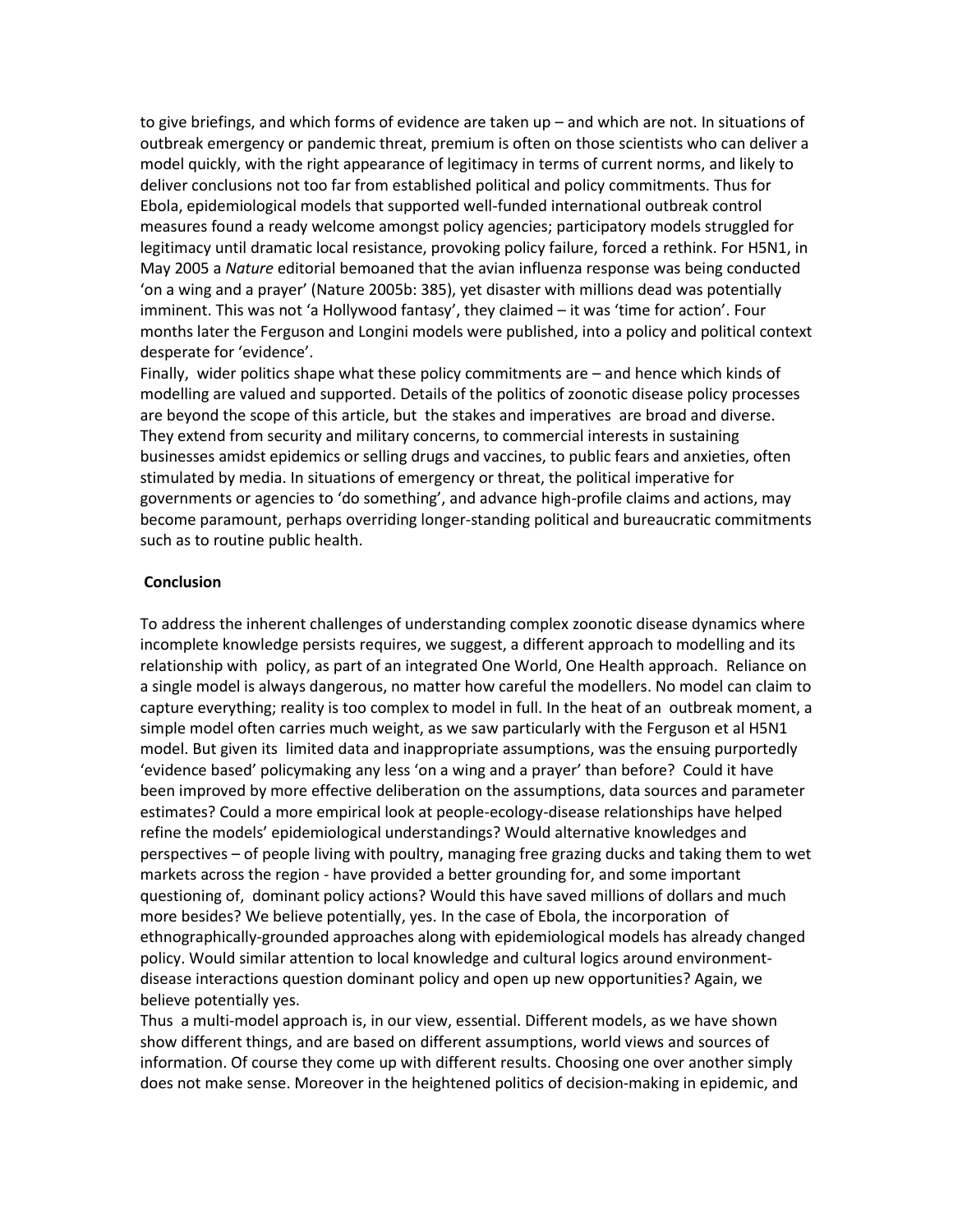certainly pandemic, contexts, choice of model reflects suitability to the prevailing policy narrative, as much as the efficacy of the model itself.

How to organise a process of triangulation across forms of modelling expertise and data sources, and how to facilitate a deliberation between different models, taking account of realities on the ground, remains a challenge – yet one that any integrated, holistic 'One Health' approach must grasp. It requires both model-guided fieldwork and fieldwork-guided modelling. The challenge is just not disciplinary, data and model integration, but more importantly, deliberation around framing assumptions, cultural understandings, policy narratives, politics and values. In this, the selective partiality of particular models – and their social and political lives - needs to be made explicit, so enabling debate, in particular contexts and settings, about what each might contribute, in whose interests and with what social and political implications. This will require reflexivity, humility and interaction amongst modellers, policymakers and those living with diseases, and an embrace of multiple sources of evidence and analysis in policy. Given uncertainties, ambiguities and multiple framings, science advice to policy must be necessarily plural and conditional, even in – and perhaps particularly in – conditions where outbreaks are possible or happening.

# **References**

Ameri, A.A., Hendrick, S., Jones, B., Mariner, J., Mehta, P., & Pissang, C. (2009). *Introduction to participatory epidemiology and its application to highly pathogenic avian influenza participatory disease surveillance: A manual.* Nairobi: ILRI

Appadurai, A. (1986). *The social life of things*. Cambridge: Cambridge University Press.

BBC (2005). Bird flu 'could kill 150m people.' *BBC Online* 30 September 2005 <http://news.bbc.co.uk/1/hi/world/asia-pacific/4292426.stm> (accessed 14 January 2013).

Bausch, D.G., Feldmann, H., Geisbert, T.W. & the Winnipeg Filovirus Clinical Working Group (2007). Outbreaks of filovirus hemorrhagic fever: Time to refocus on the patient. *Journal of Infectious Diseases,* 196 (suppl. 2), S136-S141.

Beaudoin, A.L., Kitikoon, P., Schreiner, P.J., Singer, R.S., Sasipreeyajan, J., Amonsin, A., Gramer, M.R., Pakinsee, S. & Bender, J.B. (2012). Risk factors for exposure to influenza A viruses, including subtype H5 viruses, in Thai free-grazing ducks. Transboundary Emerging Diseases. Online DOI: 10.1111/tbed.12043

Calain, P., Fiore, N., Poncin, M. & Hurst, S.A. (2009). Research ethics and international epidemic response: the case of Ebola and Marburg hemorrhagic fevers. *Public Health Ethics,* 2 (1), 7-29.

Campbell, P. & Pinzon, J. (2011). Ecological Context for Ebola Outbreaks in the African Rainforest using Hyperspectral Data. Conference presentation, <http://www.isprs.org/proceedings/XXXVIII/8-C23/pdf/Campbell.pdf> (accessed 14 June 2012).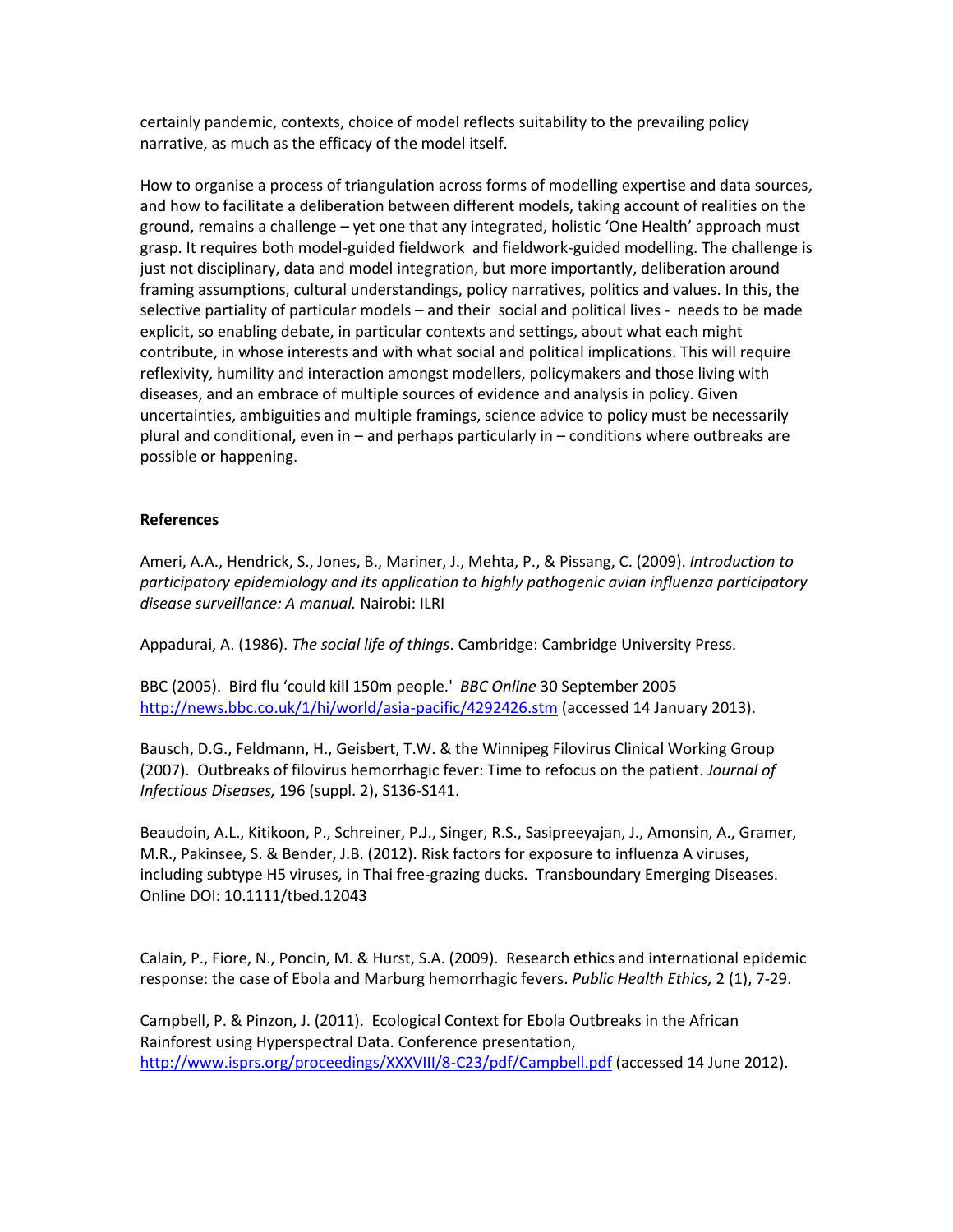Catley, A., Alders, R. and Wood, J. (2012) Participatory epidemiology: Approaches, methods, experiences. *The Veterinary Journal*, 191(2), 151-60.

Chowell, G., Hengartnerb, N.W., Castillo-Chavez, Fenimorea, P.W. & Hymanc, J.M. (2004). The basic reproductive number of Ebola and the effects of public health measures: the cases of Congo and Uganda. *Journal of Theoretical Biology,* 229(1), 119-26.

Dry, S. & Leach, M. (2010). *Epidemics: Science, governance and social justice*. London: Earthscan.

FAO-OIE-WHO (2010). The FAO-OIE-WHO Collaboration: Sharing responsibilities and coordinating global activities to address health risks at the animal-human-ecosystems interfaces: A Tripartite Concept Note.

[http://www.oie.int/fileadmin/Home/eng/Current\\_Scientific\\_Issues/docs/pdf/FINAL\\_CONCEPT\\_](http://www.oie.int/fileadmin/Home/eng/Current_Scientific_Issues/docs/pdf/FINAL_CONCEPT_NOTE_Hanoi.pdf) NOTE Hanoi.pdf (accessed 19 January 2013).

Fairhead, J. & Leach, M. (1998). *Reframing deforestation: global analyses and local realities – studies in West Africa*. London: Routledge.

Feldman, H. & Geisbert, T.W. (2011). Ebola haemorrhagic fever. *Lancet*, 377, 849-62.

Ferguson, N. (2007). Capturing human behaviour. *Nature*, 446: 733.

Ferguson, N. M. et al. (2005) Strategies for containing an emerging influenza pandemic in Southeast Asia. *Nature*, 437, 209-214.

Ferguson, N.M., Cummings, D.A.T., Fraser, C., Cajka, J., C., Cooley, P., C., & Burke, D. (2006). Strategies for mitigating an influenza pandemic. *Nature*, 442: 448- 52.

Forster, P. (2013). To pandemic or not? Reconfiguring global responses to influenza. *STEPS Working Paper* XXX. Brighton: STEPS Centre.

Fraser, C., et al., (2009). Pandemic Potential of a Strain of Influenza A (H1N1): Early Findings. *Science,* 324, 1557-1561.

Garrett, L. (1994). *The coming plague: newly emerging diseases in a world out of balance.* Penguin: New York.

Gilbert,M., Chaitaweesub,P., Parakamawongsa,T., Premashthira, S., Tiensin, T., Kalpravidh, W., Wagner,H. & Slingenbergh, J. (2006). Free-grazing ducks and highly pathogenic avian influenza, Thailand*. Emerging Infectious Diseases*, 12 ( 2), 227-234.

Gilbert, M, et al. (2007). Avian influenza, domestic ducks and rice agriculture in Thailand. *Agriculture, Ecosystems and Environment*, 119, 409–415.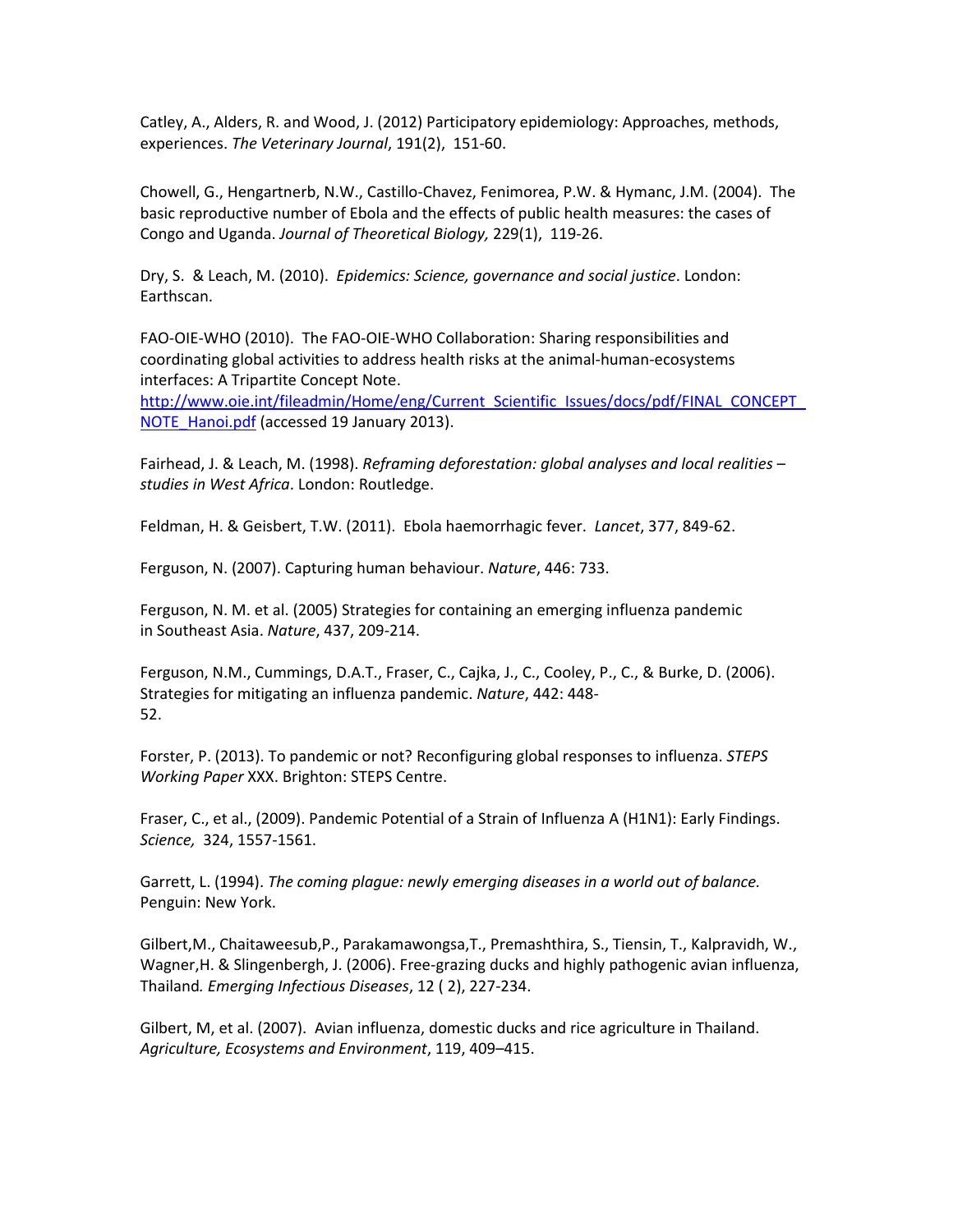Hardin, R. and A. Froment, forthcoming, 'From virgin forests to viral forests', in Hardin, R. (Ed), forthcoming, *Socioemergence: Cultural economy and historical ecology of viral disease in tropical forests*. Duke University Press.

Hewlett, B. & Hewlett, B. (2008). *Ebola, culture and politics: The anthropology of an emerging disease.* Wadsworth Books.

Heymann, D.L., Barakamfitiye, D., Szczeniowski, M., Muyembe-Tamfum, J.J., Bele, O. & G. Rodier. (1999). Ebola hemorrhagic fever: lessons from Kikwit, Democratic Republic of the Congo. *Journal of Infectious Diseases*, 179 Suppl 1, S283-6.

Jasanoff, S. (Ed) (2004). *States of knowledge: The co-production of science and social Order.* London: Routledge.

Jeppsson, A. (2002). Defend the human rights of the Ebola victims! *Tropical Doctor*, 32(3), 181- 2.

Jones K.E., Patel, N., Levy, M.A., Storeygard, A., Balk, D., Gittleman, J.L. & Daszak, P. (2008). Global trends in human emerging infectious diseases. *Nature,* 451, 990-993.

Keeley, J. & Scoones, I. (2003). *Understanding environmental policy processes: Cases from Africa.* London: Earthscan.

Kleinman, A.M., Bloom, B.R., Saich, A., Mason, K.A & Aulino, F. (2008). Asian flus in ethnographic and political context: A biosocial approach. *Anthropology & Medicine*, 15:1, 1-5.

LeBreton, M., Prosser, A.T., Tamoufe,U., Sateren, W., Mpoudi-Ngole, E., Diffo, J.L.D., Burke, D.S. & N. D. Wolfe. (2006). Patterns of bushmeat hunting and perceptions of disease risk among central African communities. *Animal Conservation,* 9, 357–363.

Legrand, J., Grais, R.F., Boelle, P.Y., Valleron, A.J., & Flahault, A. (2007). Understanding the dynamics of Ebola epidemics. *Epidemiology and Infection,* 135, 610-621.

Leibler, J., Otte, J., Roland-Holst, D., Pfeiffer, D., Soares Magalhaes, R., Rushton, J., Graham, J. & Silbergeld. (2009). Industrial food animal production and global health risks: Exploring the ecosystems and economics of avian Influenza. *[EcoHealth](http://link.springer.com/journal/10393)*, 6(1), 58-70.

Leroy, E.M., Epelboin, A., Mondonge, V., Pourrut, X., Gonzalez, J-P., Muyembe-Tamfum, J-J., & Formenty,P. (2009), Human ebola outbreak resulting from direct exposure to fruit bats in Luebo, Democratic Republic of Congo, 2007. *Vector-Borne and Zoonotic Diseases,* 9(6), 723-728.

Lipsitch, M., Riley, M., Cauchemez, S. Ghani, A. & Ferguson, N. (2009). Managing and reducing uncertainty in an emerging influenza pandemic. *New England Journal of Medicine*, 361, 112-115.

Liu, T-S. (2008). Custom, taste and science: Raising chickens in the Pearl River Delta Region, South China. *Anthropology & Medicine*, 15:1, 7-18.

Longini, I. M. Jr et al. (2005) Containing pandemic influenza at the source. *Science,* 309,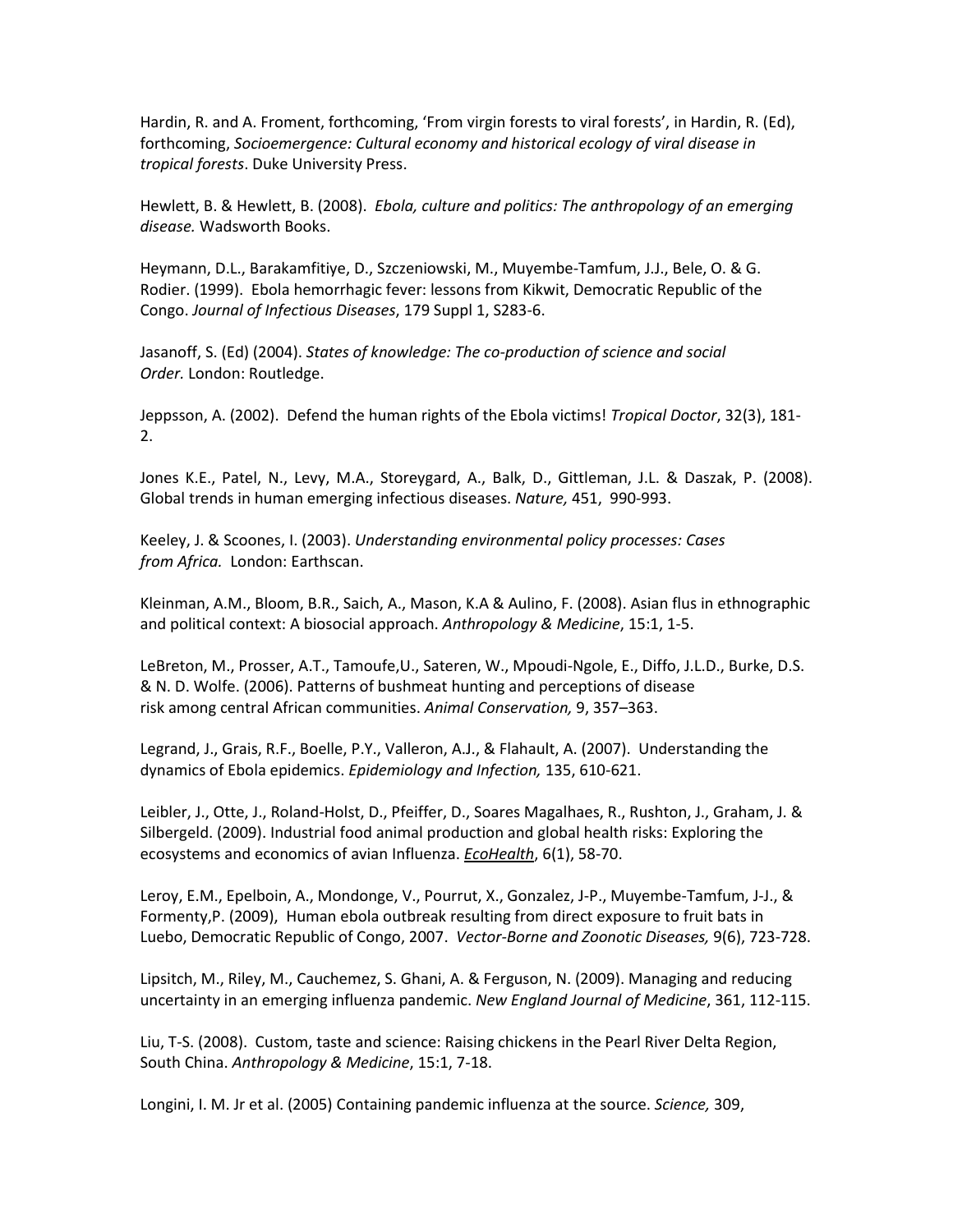1083–-1087.

Magnani L. & Nersessian, N. (Eds.) (2009). *Model-based reasoning: Science, technology, values*. New York: Kluwer & Plenum.

Mansnerus, E. (2012). Using model-based evidence in the governance of pandemics. *Sociology of health & illness*, online ISSN 0141-9889

Mattila, E. (2006). Interdisciplinarity in the making: Modelling infectious diseases. *Perspectives on Science: Historical, Philosophical, Sociological,* 13 (4), 531-53.

Milleliri, J.M., Tevi-Bennissan, C., Baize, S., Leroy, E. & Georges-Courbot, M.C. (2004). Epidemics of Ebola haemorrhagic fever in Gabon (1994-2002): Epidemilogic aspects and considerations on control measures. *Bulletin de la Societe Pathologiques Exotiques*, 97(3), 199-205.

Morgan, M.S. (2009). *The World in the Model.* Cambridge: Cambridge University Press.

Morgan, M. & Morrison, M. (Eds.) (1999). *Models as mediators: Perspectives on natural and social science*. Cambridge: Cambridge University Press.

McDermott, J., Mariner, J., Rich, K. & Omore, A. (2007). Combating avian influenza in developing countries: the role of applied research in improving rural livelihoods. *Bulletin of Animal Health and Production in Africa*, 47-54.

Nature. (2005a). Editorial: On a wing and a prayer. *Nature,* 435, 385-386

Nature. (2005b). Making the paper: Neil Ferguson. *Nature* 437, xi.

Padmawat, S. & Nichter, M. (2008). Community response to avian flu in Central Java, Indonesia. *Anthropology & Medicine*, 15:1, 31-51.

Peterson A.T., Bauer, J.T. & Mills, J.N. (2004). Ecologic and geographic distribution of filovirus disease. *Emerging Infectious Diseases,* serial online, URL: <http://wwwnc.cdc.gov/eid/article/10/1/03-0125.htm> (accessed June 14 2012).

Pfeiffer, D., Minh, P., Martin, V., Epprecht, M. &, Otte, J. (2007) An analysis of the spatial and temporal patterns of highly pathogenic avian influenza occurrence in Vietnam using national surveillance data. *The Veterinary Journal*, 174, 302–309.

Pfeiffer, D., Otte, J., Roland-Holst, R. & Zilberman, D. (2012) A one health perspective on HPAI H5N1 in the Greater Mekong sub-region. *Comparative Immunology, Microbiology and Infectious Diseases*, http://www.sciencedirect.com/science/article/pii/S0147957112001294

Phan, M.Q., Stevenson, M.A., Schauer, B., Morris, R.S, & Quy, T.D., (2010). A description of the management of itinerant grazing ducks in the Mekong River Delta of Vietnam. *Preventive Veterinary Medicine*, 94(1-2), 101-107.